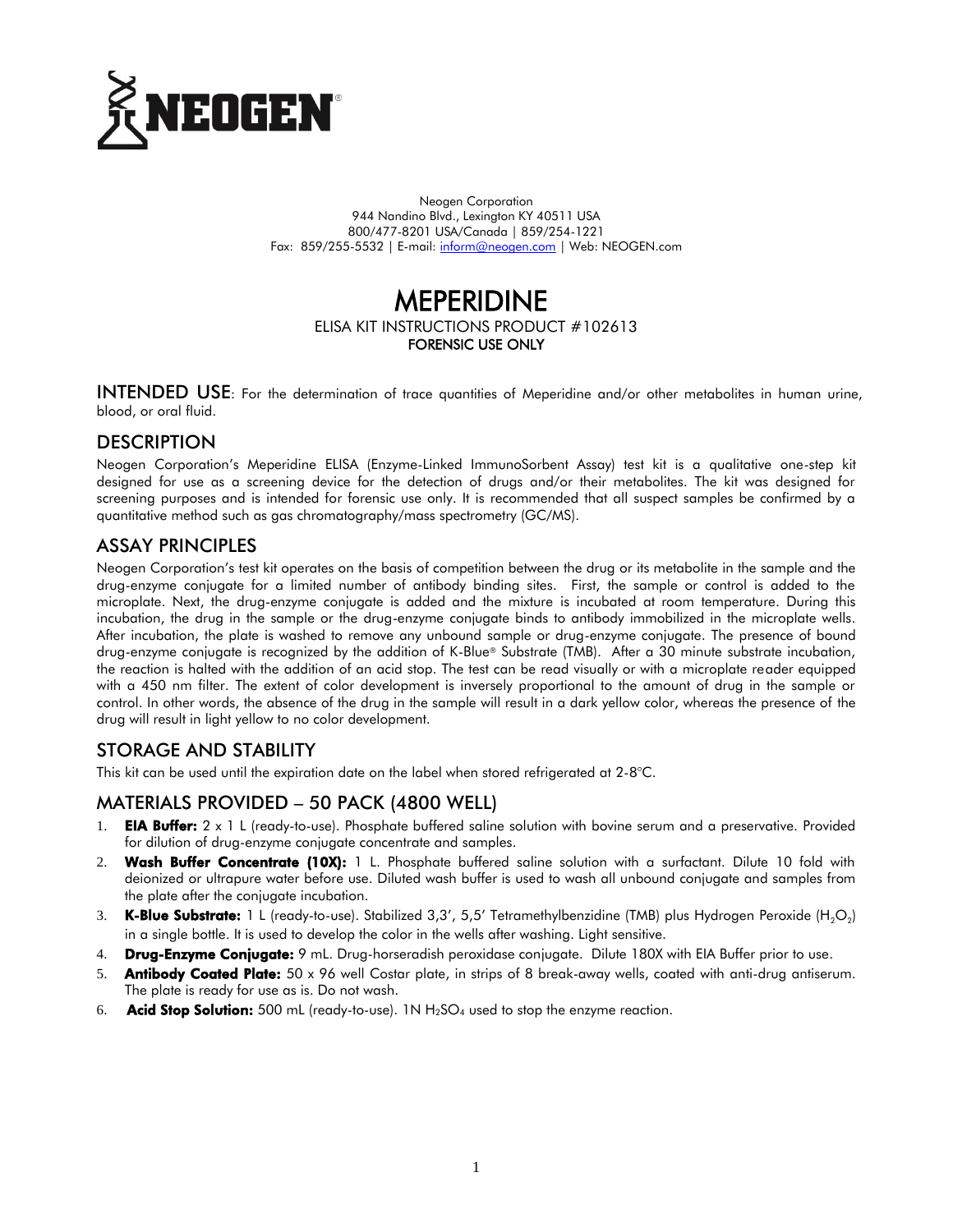# MATERIALS NEEDED BUT NOT PROVIDED

- 1. Deionized water.
- 2. Precision pipettes that range from  $10 \mu$ L  $1000 \mu$ L and disposable tips.
- 3. Graduated cylinder to dilute and mix wash buffer.
- 4. Plate cover or plastic film to cover plate during incubation.
- 5. Clean glassware (i.e. test tubes) to dilute samples.
- 6. Microplate reader with a 450 nm filter.

# OPTIONAL MATERIALS

1. Microplate shaker.

#### PRECAUTIONS AND NOTES

- 1. **DO NOT** use kits or components beyond expiration date.
- 2. DO NOT mix conjugates and plates from different kit lots.
- 3. DO NOT pipette reagents by mouth.
- 4. Pour K-Blue Substrate out of the bottle into a clean reservoir. To prevent contamination of the substrate, DO NOT pipette out of the bottle.
- 5. All specimens should be considered potentially infectious. Exercise proper handling precautions.
- 6. Keep plate covered except when adding reagents, washing or reading.
- 7. Kit components should be refrigerated at all times when not in use.
- 8. Use aseptic technique when opening and removing reagents from vials and bottles.
- 9. DO NOT smoke, eat or drink in areas where specimens or reagents are being handled.
- 10.Do not substitute DI water for the wash step of this protocol. Use only Neogen's wash buffer.
- 11.Sodium Azide concentrations at 0.01% or less should not interfere with the assay provided that recommended dilutions are followed.
- 12.Do not reuse wells, they are for one use only.

# PROCEDURAL NOTES

- 1. Desiccant bag must remain in foil pouch with unused strips. Keep zip lock pouch sealed when not in use to maintain a dry environment.
- 2. Use clean pipette tips for the buffer, drug-enzyme conjugate, controls and samples.
- 3. Before pipetting a reagent, rinse the pipette tip three times with that reagent.
- 4. When pipetting into the wells, **DO NOT** allow the pipette tip to touch the inside of the well or any of the reagent already inside the well. This may result in cross contamination.
- 5. Samples should be assayed in duplicate.
- 6. Before substrate addition, wipe the outside bottom of the wells with a lint-free wiper to remove dust and fingerprints.
- 7. Gently mix specimens and reagents before use. Avoid vigorous agitation.

# SAMPLE TREATMENT

Recommended minimum sample dilutions are listed below. These dilutions may change based on your laboratory's determination. All sample dilutions should be made in Neogen's EIA Buffer.

- a. Urine: A dilution with EIA Buffer may be necessary to reduce natural background as well as bring desired cutoff concentration within the assay range. Please contact your Neogen Representative for assistance.
- b. Whole blood: A dilution of 1:5 (i.e. 1 part sample to 4 parts provided EIA Buffer) is recommended. Please contact your Neogen Representative for assistance.
- c. Other Forensic sample types: Please contact your Neogen Representative for assistance.

# TEST PROCEDURES

The following test procedures can be run manually or on an automated instrument. Please contact your Neogen representative for assistance with protocols for automated instruments.

- 1. Determine the number of wells to be used.
- 2. Prepare the enzyme conjugate solution by diluting the 180X enzyme conjugate stock 1 to 180 in the EIA Buffer provided. Mix the solution by inversion. Do not vortex. Example: for two eight well strips, add 25 µL of the 180X enzyme conjugate stock to 4975  $\mu$ L of EIA Buffer.
- 3. Add 20  $\mu$ L of sample and laboratory calibrators to the appropriate wells in duplicate.
- 4. Add 180 µL of the diluted drug-enzyme conjugate to each well. For manual runs use 8-channel pipetter or 12-channel pipetter for rapid addition.
- 5. For manual runs, mix by gently shaking plate. A microplate shaker may be used.
- 6. Cover plate with plastic film or plate cover and incubate at room temperature for 45 minutes.